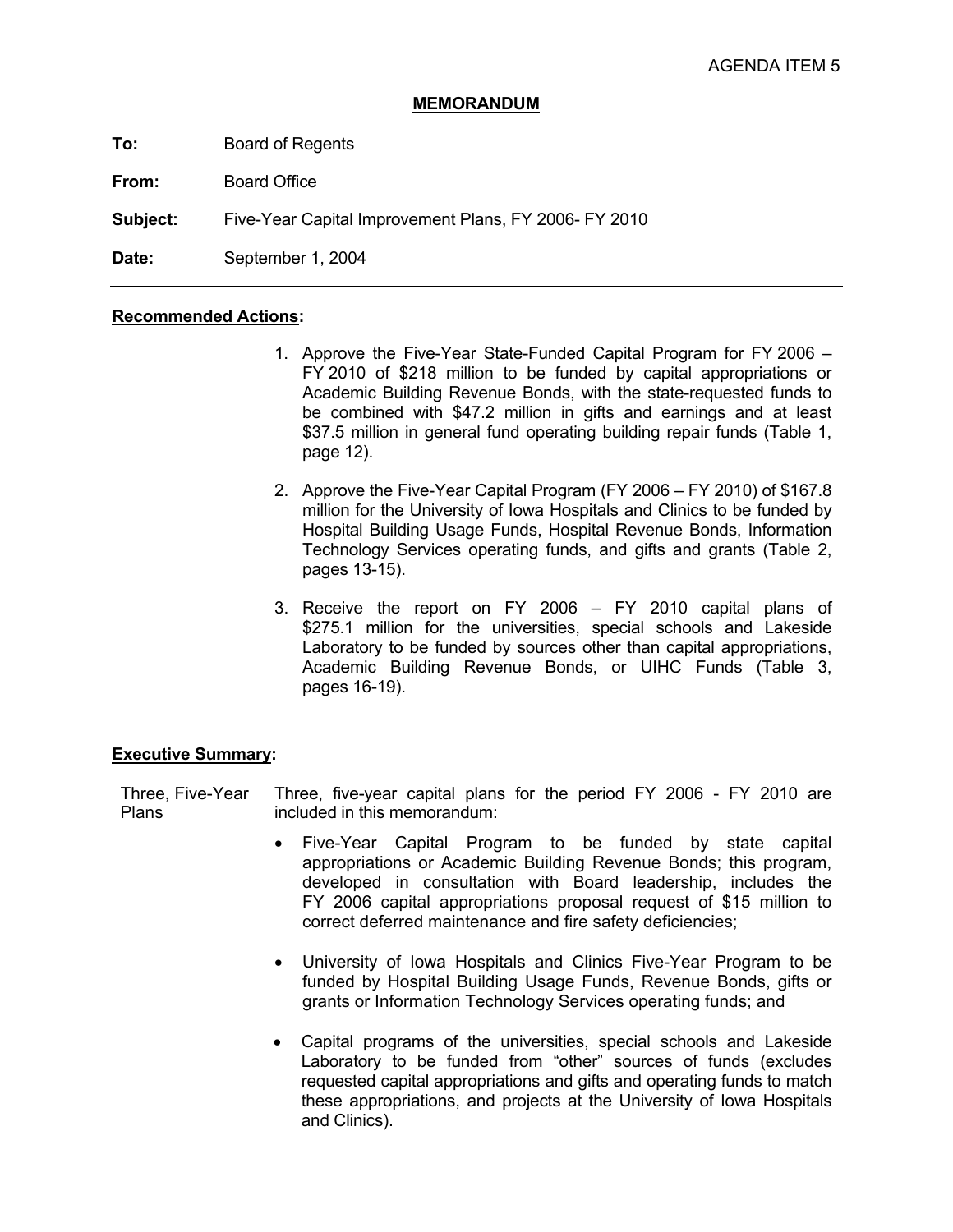The Iowa Code requires the Board to submit to the General Assembly each year a Five-Year Capital Plan for state-funded facilities. The first year of the Plan is the Board's capital request for the upcoming fiscal year; the Plan may be modified each year as the Board reviews capital requests.

 Approval of the Five-Year Capital Programs does not constitute Board approval of specific projects, approval of the sources of funds, nor authorization for fundraising for the projects, but is an estimate of future capital needs.

## State Funded Five-Year Plan

 The proposed Five-Year State-Funded Capital Plan to be funded by capital appropriations or Academic Building Revenue bonds totals \$218 million, with \$47.2 million in private or other funds, and \$37.5 million in general fund operating building repair funds (Table 1).

 The proposal focuses on stewardship of existing resources through correction of deferred maintenance and fire safety deficiencies, and renovations and infrastructure improvements needed to meet the priorities of the Board's 2004 – 2009 Strategic Plan.

 With enactment of the multi-year bonding package for academic buildings during the 2004 legislative session, only funding to correct deferred maintenance and fire safety deficiencies is proposed in the amount of \$15 million each in FY 2006 and FY 2007.

Matching Proposal For every \$2 of new capital appropriations up to \$15 million each year (FY 2006 – FY 2010) to correct fire and environmental safety deficiencies and deferred maintenance, the Regent institutions would provide at least \$1 in general fund, operating building repair funds.

> The recommended policy for specific institutional allocation of the appropriations request will be brought to the Board at a later date.

> The University of Northern Iowa Electrical Distribution Loop System / Load Break project, which had previously been included in the Five-Year Plan, would be financed over a number of years from the University's allocation from the requested \$15 million annual appropriation for deferred maintenance and fire safety.

> In addition to the proposed, multi-year plan to correct deferred maintenance and fire safety deficiencies in FY 2006 - FY 2010 (\$15 million per year for a total of \$75 million), renovation projects in the Five-Year Plan include the correction, based upon the information included in the December 2003 governance report, of approximately \$10 million in additional deferred maintenance and fire safety deficiencies.

> The Five-Year Plan includes, in the out-years (FY 2008 – FY 2010),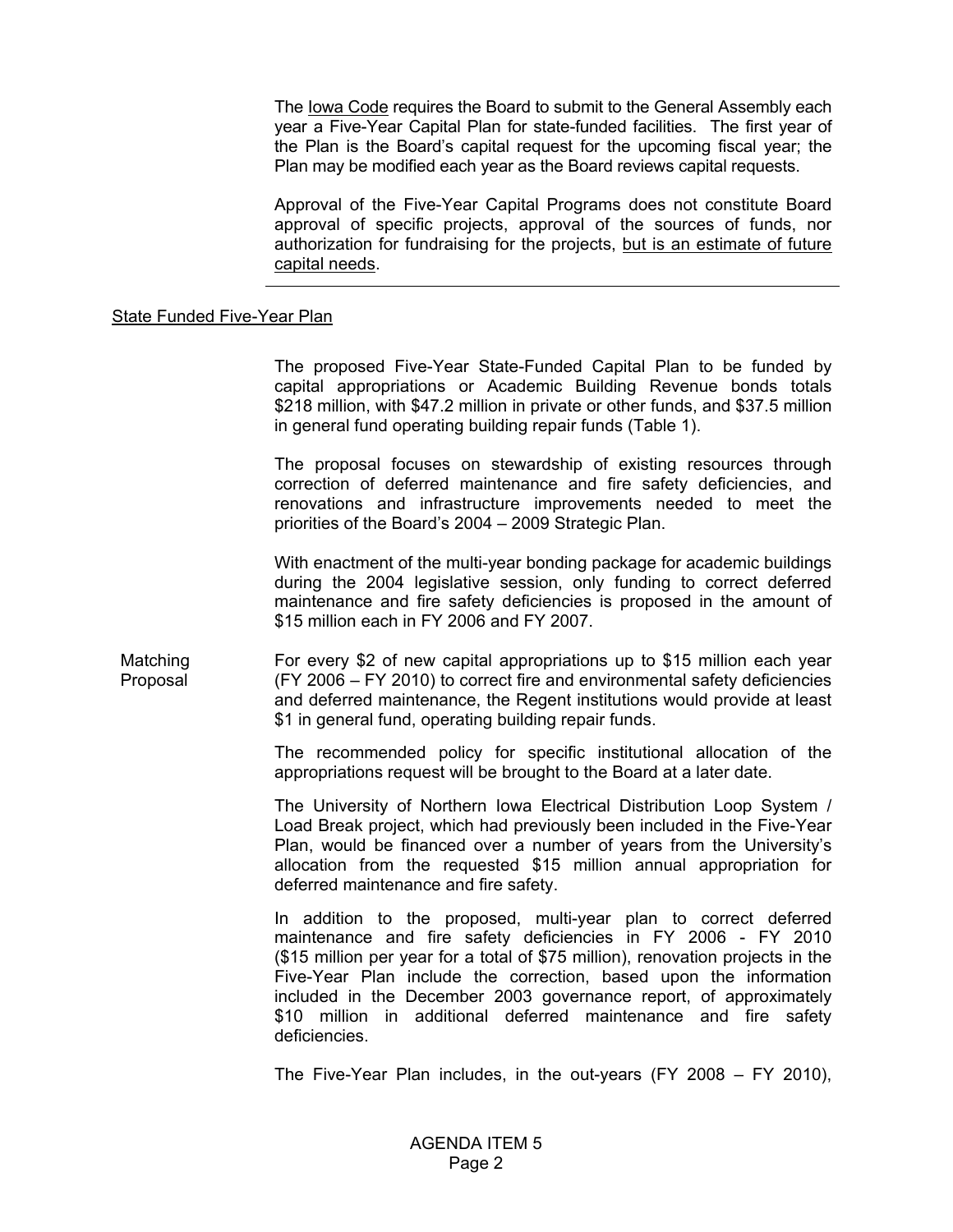construction of a very limited number of new facilities, most of which are very specialized; the need for the facilities is based upon programmatic justification. In some instances, existing buildings, which cannot costeffectively be remodeled to meet the programmatic needs, would be razed after completion of the new construction.

 All projects listed on this plan would be brought forward for specific project approval, as required by Board procedures.

## UIHC Five-Year Plan

The University of Iowa Hospitals and Clinics Five-Year Program (FY 2006 - FY 2010) of capital projects, in the amount of \$167.8 million, would be financed by patient-generated funding, gifts and grants, Information Technology Services operating revenues, and Hospital Revenue Bonds.

The issuance of \$100 million in bonds was authorized by the 2002 General Assembly and approved by the Governor. The sum of \$25 million in bonds has already been issued; the bond issuance schedule for calendar year 2005, approved by the Board in August 2004, includes a sale of bonds in March 2005.

Previously Listed **Projects** Of the \$167.8 million in projects included in the Five-Year Plan for which Board approvals will be requested, the University of Iowa Hospitals and Clinics reports that projects totaling \$121 million have been included in fiveyear capital programs previously submitted to the Board.

New Projects on Projects not previously included on UIHC's capital plan are:

Five-Year Plan

- Construction of a Sports Medicine Center and SUI/SUI Health Care Computer Facility within a single building on the University's Far West Campus (estimated cost of \$14.9 million).
- Construction of an off-site storage facility (estimated cost of \$1.9 million).
- Renovation / rehabilitation projects which are estimated to total \$30 million, including UI Heart Care Clinic & Diagnostic Lab Expansion (estimated cost of \$8.5 million), Main Kitchen Renovation (estimated cost of \$5.0 million), and Digestive Disease Center Clinic & Procedure Suite Expansion (estimated cost of \$7.3 million).

New projects are identified on Table 2.

All projects listed on the UIHC Five-Year Plan would be brought forward for specific project approval, including the source of funding, as required by Board procedures.

Other Funds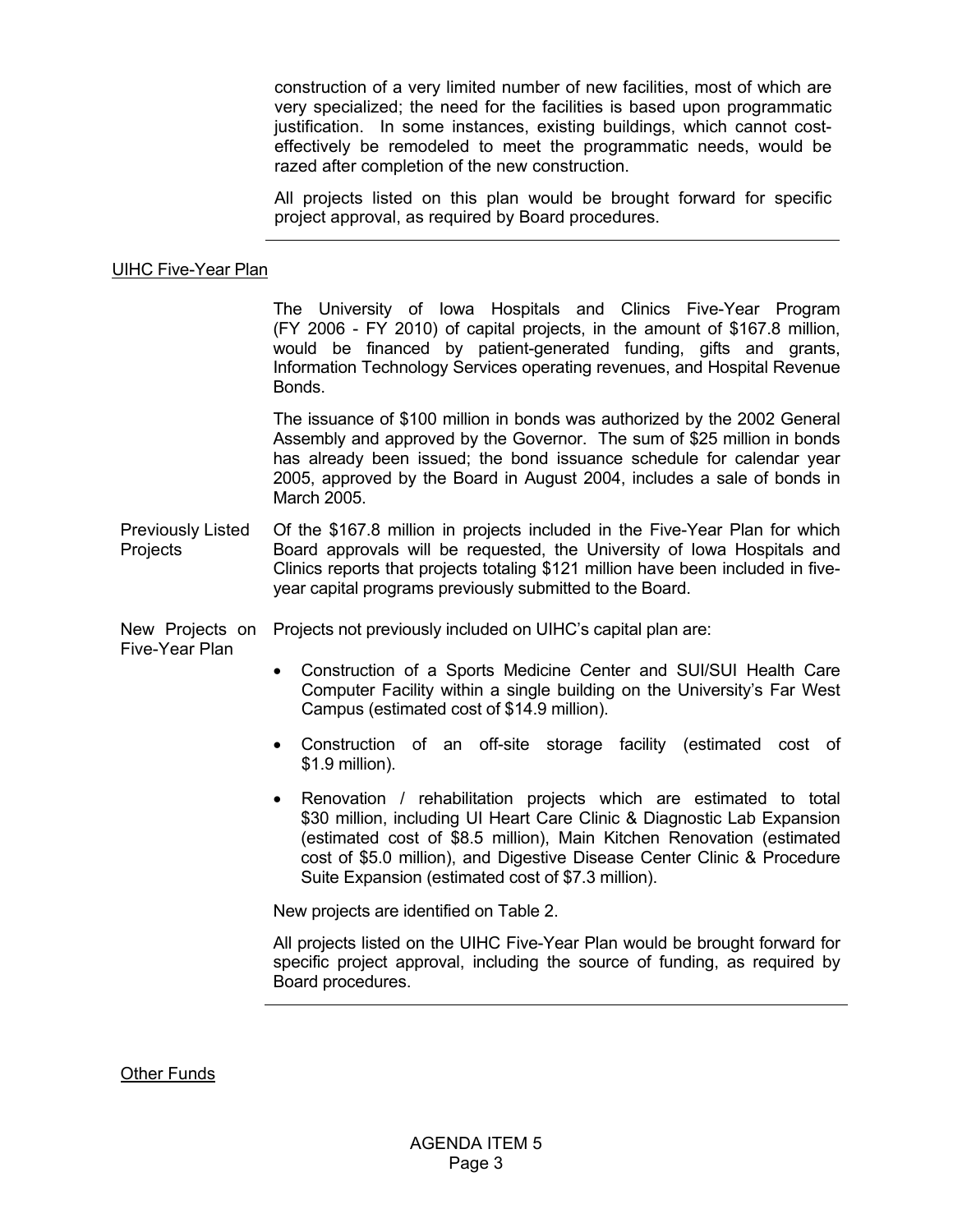The institutional five-year program (FY 2006 – FY 2010) to be financed from sources other than state-funded requests or UIHC revenues totals \$275.1 million.

• Included are projects for the residence, parking, utility and telecommunications systems, as well as improvements to be undertaken with general operating funds.

 The projects listed on Table 3 are subject to further review and availability of funding and specific project approval by the Board.

## **Strategic Plan:**

The Board's 2004 – 2009 Strategic Plan "Transforming the Lives of Iowans through Education, Discovery and Service" includes four priorities; the proposal for the FY 2006 – FY 2010 State-Funded Capital Plan addresses all four priorities:

- Ensuring high-quality educational opportunities for all our students;
- Discovering new knowledge through research, scholarship, and creative activities;
- Providing needed service and promoting economic growth; and
- Demonstrating public accountability and effective stewardship of resources.

## **Background:**

| Statutory<br>Requirements            | Development of the five-year capital programs is consistent with the lowa<br>Code. Chapter 262A.3 requires the Board to submit a Five-Year, State-<br>Funded Building Program to the General Assembly at the beginning of<br>each legislative session.                                                                                                        |
|--------------------------------------|---------------------------------------------------------------------------------------------------------------------------------------------------------------------------------------------------------------------------------------------------------------------------------------------------------------------------------------------------------------|
|                                      | lowa Code §7E.5A also includes references to a department's five-year<br>capital request.                                                                                                                                                                                                                                                                     |
| <b>Board Policy</b><br>Manual        | The Board's Policy Manual requires all funds, five-year building programs<br>to be presented to the Board each year. These programs are to include<br>projects to be funded from all sources of funds.                                                                                                                                                        |
| <b>Process for State</b><br>Requests | The institutions identified projects for potential funding from the state in the<br>amount of \$453 million, which would be combined with \$70 million in other<br>resources, including private (gift) funds for the projects. The Board<br>leadership established criteria to apply in developing the proposal for state-<br>funded appropriations requests. |
|                                      | These criteria included the importance to be placed on the correction of fire<br>safety and deferred maintenance deficiencies; state appropriations would<br>only be requested for these items for FY 2006 and FY 2007.                                                                                                                                       |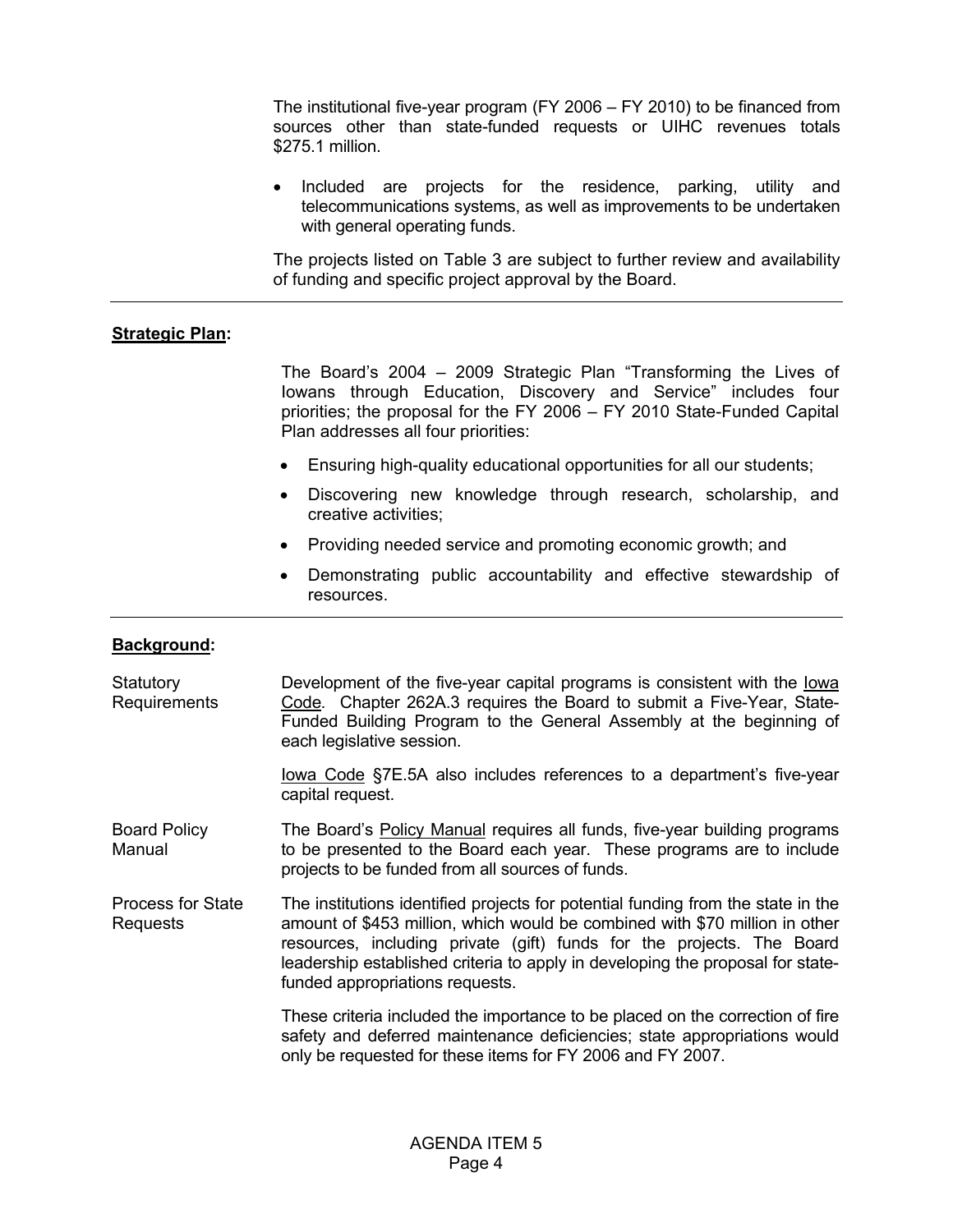In line with anticipated fiscal realities, the proposal would also include funding for limited, specialized new construction and renovation projects in the out-years of the Five-Year Plan (FY 2008 – FY 2010).

Importance of **Facilities** Quality facilities are an integral part of the academic enterprise; they help ensure quality academic programs and the ability to attract and retain faculty and students.

Quality facilities are needed to:

- Compete for faculty and staff;
- Improve the research productivity of the faculty; and
- Compete for students.

State Funding of Capital Projects Funding from the State of Iowa for improvements at academic facilities at the Regent institutions has come from a number of sources over the years.

> Prior to 1995, the General Assembly authorized and the Governor specifically approved, for a number of years, the issuance of Academic Building Revenue Bonds for Regent university projects. Tuition and fee revenues are used for debt service payments on these bonds. The tuition replacement appropriation from the State replaces that revenue. This funding mechanism used by the Regent universities is unique among state entities and is authorized under Iowa Code §262A.

> The 2004 legislative session also authorized the sale of Academic Building Revenue Bonds to finance \$120 million of project costs for high priority facility needs to support instruction and research at the three universities.

> Between 1995 and 2004, state financing for Regent capital projects was provided by state appropriations from the Rebuild Iowa Infrastructure Fund and Tobacco Bond Proceeds.

> The Rebuild Iowa Infrastructure Fund was established in 1995. The fund consists of appropriations made to the fund and transfers of interest, earnings, and moneys from other funds, as provided by law. The largest source of revenue to this fund is the wagering tax. Appropriations from the Fund have been made for public vertical infrastructure projects, including those at the Regent universities, special schools, and Lakeside Laboratory.

> In 2001, the State securitized its future tobacco settlement payments due from the Master Settlement Agreement reached by 46 states with four major tobacco industry manufacturers. The Tobacco Settlement Authority issued \$40 million in taxable bonds and \$604.2 million in tax-exempt bonds.

> • The net taxable proceeds (\$39.6 million) were placed in the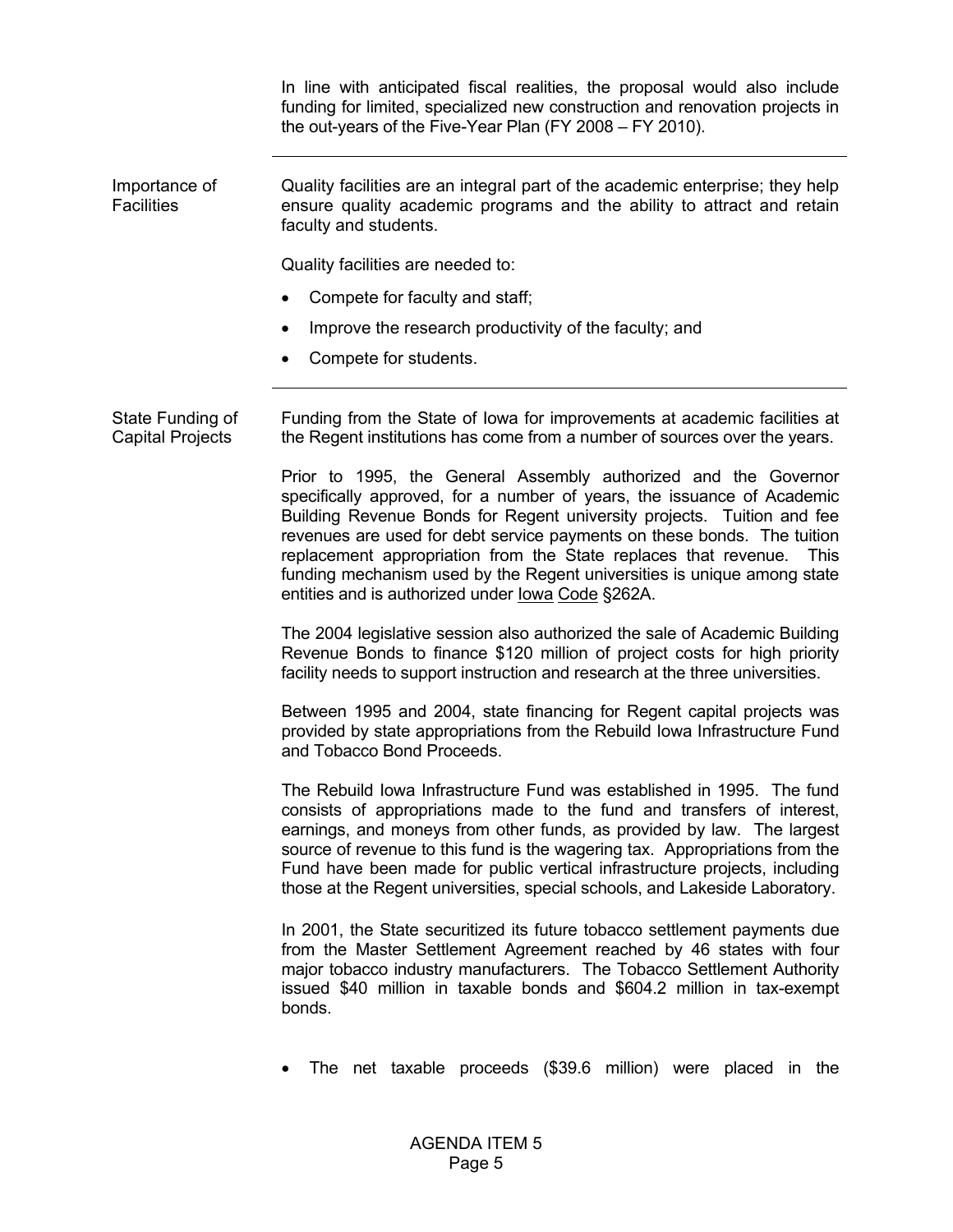Endowment for Iowa's Health Account to create an endowment for future appropriations for health-related programs.

• The net tax-exempt proceeds (\$540.0 million) were placed in the Tobacco Settlement Trust Fund Restricted Capital Funds Account. These funds can only be used for litigation payments and qualified capital expenditures (debt service payments and capital projects).

 Since 1995, the Iowa General Assembly has appropriated more than \$280 million from the Rebuild Infrastructure Fund and the Restricted Capital Funds Account of the Tobacco Settlement Trust Fund to the Regent institutions for specific capital projects.

General Fund, Operating Building Repair **Expenditures** 

With the appropriations reductions in recent fiscal years, the Regent institutions have significantly reduced general fund, general educational operating building repair expenditures. These expenditures have declined from a high of \$20.3 million in FY 2000 to a budgeted amount of \$13.4 million in FY 2005.

 The FY 2005 budgeted amount represents approximately 0.4% of the estimated \$3.4 billion replacement value of the university and special school general educational facilities. According to national standards, this percentage should, at a minimum, be equal to 1% of the replacement value of the facilities to prevent their further deterioration.

 The following graph illustrates the general fund building repair expenditures since 1990.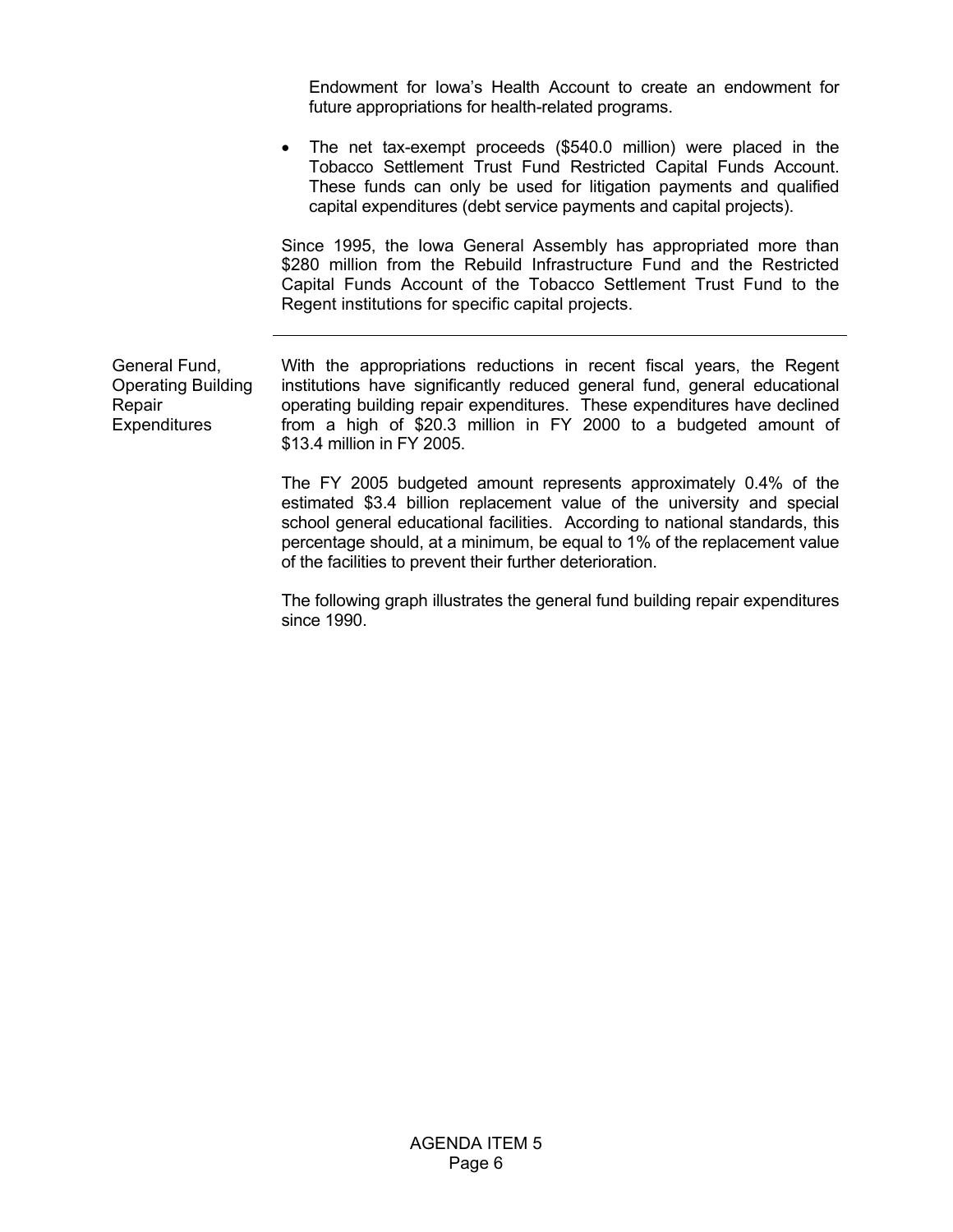

**General Operating Fund Expenditures for Building Repairs** 

**All Regent Institutions** 

\*FY 2005 budgeted amount, as approved by Board in June 2004.

 These reductions increase deferred maintenance and hinder the institutions' abilities to correct fire and environmental safety deficiencies. The inabilities to make needed repairs/replacement of roofs, exterior building envelopes, windows, plumbing and electrical systems can cause further damage to the facilities, thus increasing the cost of future repairs.

 In the fall of 2003, the Regent institutions reported more than \$150 million in deferred maintenance and fire safety deficiencies.

## **Analysis:**

# **State-Funded Capital Program: FY 2006 - FY 2010**

Proposal The proposal is for a five-year state-funded capital improvement program of \$218 million (Table 1, page 12) to be combined with \$47.2 million in gifts and earnings. At least \$37.5 million in general fund operating building repair funds would be used to match the requested funding for correction of fire and environmental safety and deferred maintenance deficiencies.

> This proposal considers the importance that the Board places on its strategic plan and stewardship of resources, including existing facilities.

> In consideration of these priorities and the bonding authorized by the 2004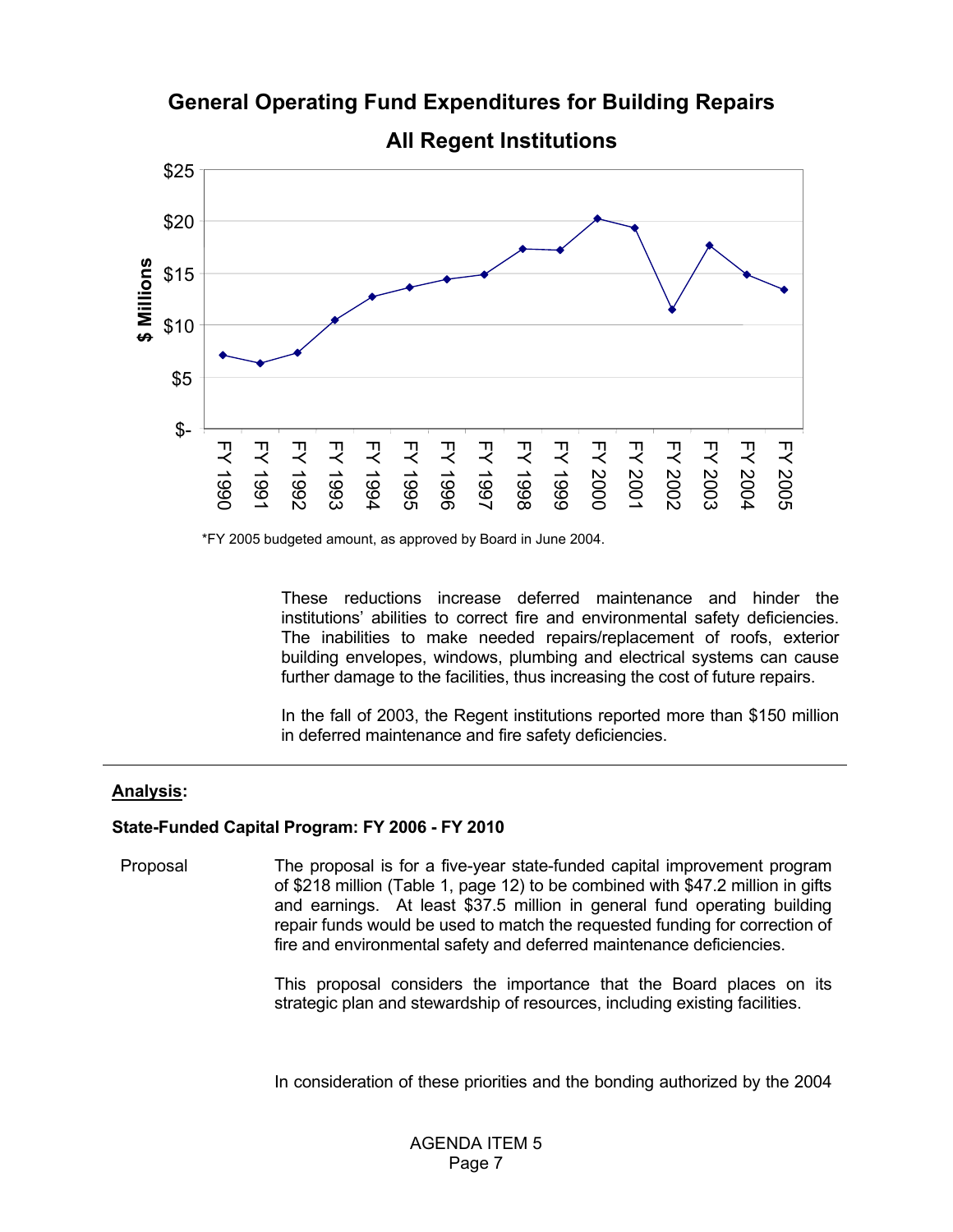legislative session, funding only for correction of fire and environmental safety and deferred maintenance deficiencies is proposed for FY 2006 and FY 2007.

 The sum of \$15 million is included in each year of the Five-Year Plan (FY 2006 – FY 2010).

**Matching** Proposal The state funds would be matched by institutional general fund, operating building repair funds on a \$2 to \$1 basis. Every \$2 of new capital appropriations would be matched by at least \$1 in general fund operating, building repair funds.

> This funding, which would total at least \$112 million over five years, (\$75 from state appropriations and at least \$37.5 million from institutional funds) would help ensure a safe and secure environment for the approximately 70,000 students and more than 20,000 faculty and staff who study and work on the campuses each day, while also improving the educational environment for the students.

> An annual amount of at least \$22.5 million (\$15 million from state appropriations and at least \$7.5 million from institutional funds) would represent less than 0.7% of the estimated \$3.4 billion replacement value of the university and special school general educational facilities.

> The recommended policy for specific institutional allocation of the appropriations proposal for funding to correct fire and environmental safety and deferred maintenance deficiencies will be brought to the Board at a later date; the University of Northern Iowa Electrical Distribution Loop System / Load Break project would be funded over a number of years from the University's allocation from the proposed \$15 million annual appropriation.

> In addition to the funding for correction of fire and environmental safety and deferred maintenance items, the major renovation projects included in the recommended Five-Year Plan would include the correction of approximately \$10 million in deferred maintenance and fire safety items.

> The proposed projects are consistent with the institutional priorities as submitted as part of their capital plans.

Significant changes from the institutional, state-funded capital plan requests of FY 2005 – FY 2009 are summarized below:

Institutional Requests – Changes from FY 2005 – FY 2009

SUI The University has revised the scope of its highest priority project from a new facility which would house both the College of Public Health and health science research laboratories (Medical Education and Biomedical Research Facility – Building C) to a free-standing permanent home for the College of Public Health (College of Public Health Academic Building).

• The College of Public Health Academic Building would be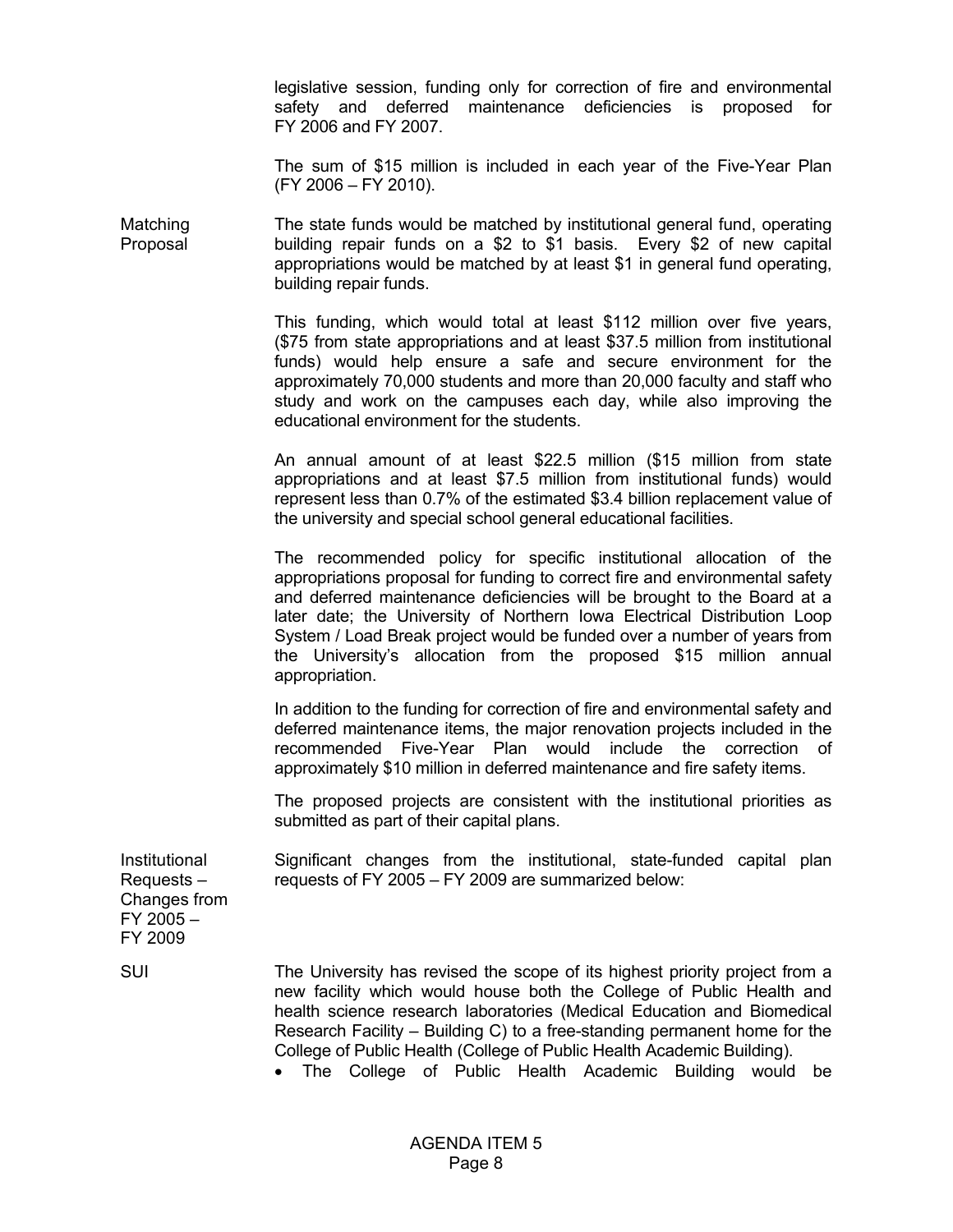approximately 75% of the gross square feet of Building C with a resultant reduction in the total project cost.

- The change in requested state funding reflects an inflationary 8% cost increase factor (\$17.5 million to \$18.9 million); the other funding component of gifts / earnings / bonds has been reduced from \$30.5 million to \$19.4 million.
- ISU The University has moved the Chemistry Facilities project to a higher priority than the College of Design Addition. The University reports that this change in priorities followed a serious assessment of the facility needs of the University's strongest programs, with Chemistry being one of its very best academic programs with outdated and inadequate facilities.
- UNI The University of Northern Iowa has moved up the relative priority of the renovation of Sabin Hall and Baker Hall and lowered the relative priority of the renovation/addition of Price Laboratory School.

 The Board Office reviewed the changes to the institutional plans described above, and other proposed changes, and incorporated many of these modifications into the Five-Year Capital Plan proposal.

 The Board Office has also reviewed the information submitted in response to the Board's evaluation criteria for the requested FY 2007 projects and believes that each of the projects recommended for FY 2008 funding meets the necessary criteria.

Proposed Regents The proposal for state funds for the FY 2006 – FY 2010 Plan is summarized below:

FY 2006-2010 Plan

| <b>Institution</b>      | <b>Total</b><br><b>Proposal</b><br>(\$ thousands) |
|-------------------------|---------------------------------------------------|
|                         |                                                   |
| All Regent Institutions | \$75,000                                          |
| <b>SUI</b>              | 58,000                                            |
| <b>ISU</b>              | 48,200                                            |
| UNI                     | 36,800                                            |
| <b>Total</b>            | \$218,000                                         |

 All of the projects included in the Board Office proposal for the FY 2006 – FY 2010 Five-Year Capital Plan appear on the Board approved plan for FY 2005 – FY 2009.

The proposal defers lower priority institutional projects into the out–years.

 The Board Office proposal for the Five-Year Plan is realistic in light of projected available revenue, addresses relative needs among the institutions, and is responsive to the Board's Strategic Plan.

 Descriptions of the projects and the University submittal of the evaluation criteria are available from the Board Office.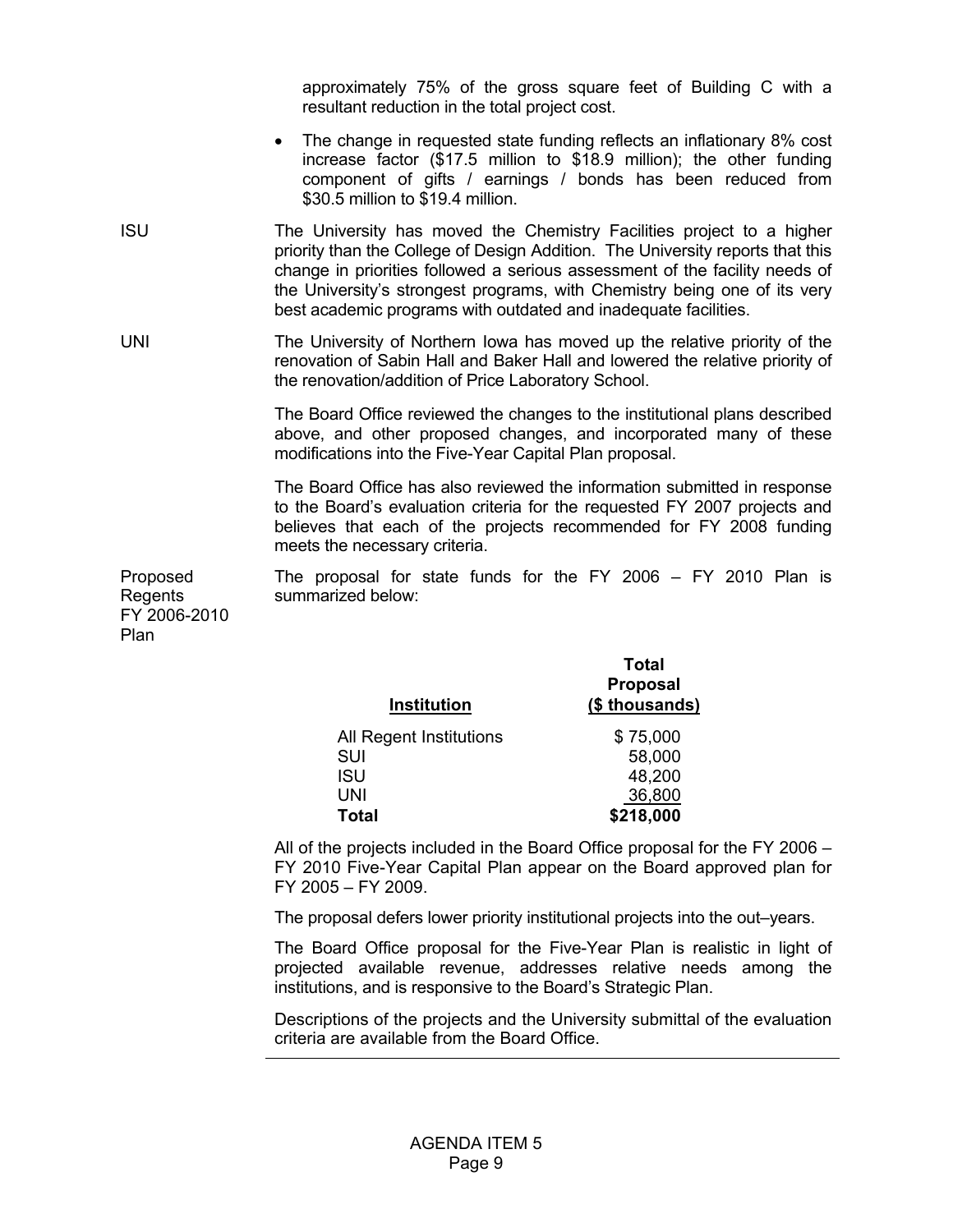# **University of Iowa Hospitals and Clinics Capital Program: FY 2006 – FY 2010**

| <b>Requested Plan</b>      | The University of Iowa Hospitals and Clinics has submitted a five-year<br>requested plan of \$167.8 million (Table 2, pages 13-15) to be financed with<br>patient-generated revenues, Hospital Revenue Bonds, Information<br>Technology Services operating revenues, or gifts and grants. |                              |  |  |  |  |  |  |  |  |  |  |
|----------------------------|-------------------------------------------------------------------------------------------------------------------------------------------------------------------------------------------------------------------------------------------------------------------------------------------|------------------------------|--|--|--|--|--|--|--|--|--|--|
| Project Type               | The projects for which approvals would be requested during<br>FY 2006 - FY 2010 period can be summarized by type, as follows:                                                                                                                                                             | the                          |  |  |  |  |  |  |  |  |  |  |
|                            |                                                                                                                                                                                                                                                                                           | (\$ Thousands)               |  |  |  |  |  |  |  |  |  |  |
|                            | Fire & Environmental Safety Resolution<br><b>New Construction</b><br>Remodeling/Renovation                                                                                                                                                                                                | \$3,860<br>32,507<br>131,454 |  |  |  |  |  |  |  |  |  |  |
|                            | Total                                                                                                                                                                                                                                                                                     | \$167,821                    |  |  |  |  |  |  |  |  |  |  |
| <b>New Construction</b>    | New Construction projects include:                                                                                                                                                                                                                                                        |                              |  |  |  |  |  |  |  |  |  |  |
|                            | Project                                                                                                                                                                                                                                                                                   | (\$Thousands)                |  |  |  |  |  |  |  |  |  |  |
|                            | Clinical Cancer Center Clinic & Infusion Therapy Suite                                                                                                                                                                                                                                    |                              |  |  |  |  |  |  |  |  |  |  |
|                            | Sports Medicine Center and UI/UI Health Care<br><b>Computer Facility</b>                                                                                                                                                                                                                  | 14,919                       |  |  |  |  |  |  |  |  |  |  |
|                            | <b>Off-Site Storage Facility</b>                                                                                                                                                                                                                                                          | 1,900                        |  |  |  |  |  |  |  |  |  |  |
|                            | Total                                                                                                                                                                                                                                                                                     | \$32,507                     |  |  |  |  |  |  |  |  |  |  |
| Remodeling /<br>Renovation | The remodeling / renovation projects include utility distribution upgrades<br>and corridor refurbishments; energy conservation measures; heating,<br>ventilating and air-conditioning projects; and elevator replacements in<br>addition to projects which will remodel space.            |                              |  |  |  |  |  |  |  |  |  |  |
| <b>Cash Flows</b>          | The plan for new FY 2006 - FY 2010 projects, by fiscal year cash flow, is<br>as follows:                                                                                                                                                                                                  |                              |  |  |  |  |  |  |  |  |  |  |
|                            | (\$ thousands)                                                                                                                                                                                                                                                                            |                              |  |  |  |  |  |  |  |  |  |  |
|                            | FY 2008<br>FY 2006<br>FY 2007<br>FY 2009<br>FY 2010<br>\$14,352<br>\$45,039<br>\$46,626<br>\$32,840<br>\$28,964                                                                                                                                                                           | Total<br>\$167,821           |  |  |  |  |  |  |  |  |  |  |
|                            | Expenditures will also occur in the period FY 2006 - FY 2010 for projects<br>previously approved by the Board or for which approval will be requested in<br>FY 2005.                                                                                                                      |                              |  |  |  |  |  |  |  |  |  |  |
|                            | All new projects on the Five-Year Plan will be brought forward for specific<br>project approval, as required by Board procedures.                                                                                                                                                         |                              |  |  |  |  |  |  |  |  |  |  |

# **Other-Funds Five-Year Capital Plans: FY 2006 – FY 2010**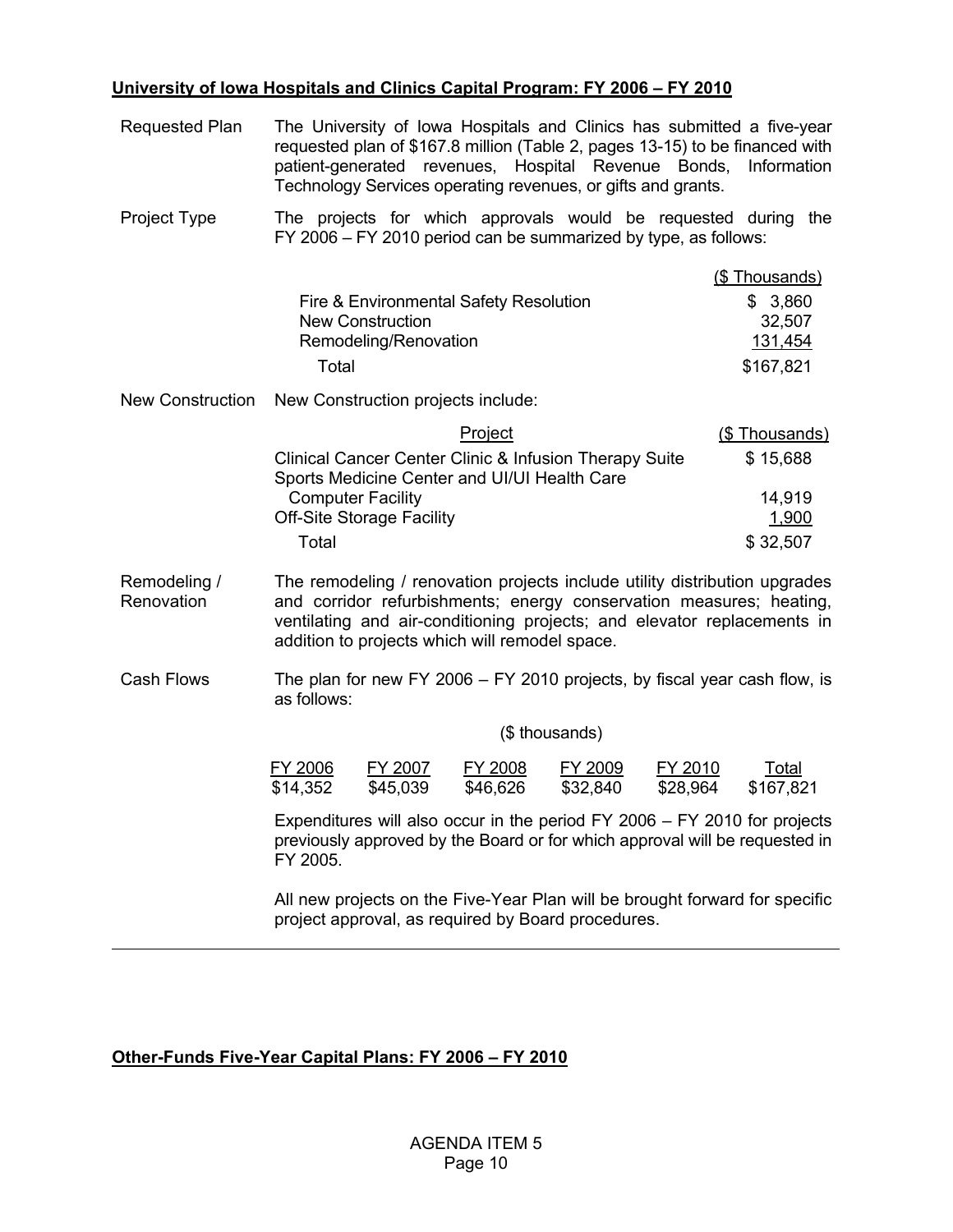Table 3 (pages 16 to 19) provides a summary of institutional major building needs to be funded by sources other than state capital funds or UIHC funds.

Sources of Funds Other fund sources include: operating budget building repair funds (some of which may be used to match the state funded request for correction of fire and environmental safety and deferred maintenance deficiencies), income from treasurer's temporary investments, auxiliary service or enterprise bond funds (utility, telecommunications and residential systems), Iowa Department of Transportation institutional roads program, gifts and grants, and departmental renewal and replacement funds.

Institutional Summary Amounts of other funds by institution and fiscal year are summarized below:

|              |          |          | (\$ thousands) |          |          |              |
|--------------|----------|----------|----------------|----------|----------|--------------|
|              | FY 2006  | FY 2007  | FY 2008        | FY 2009  | FY 2010  | <u>Total</u> |
| SUI          | \$17,529 | \$24,520 | \$25,520       | \$27,520 | \$32,520 | \$127,609    |
| ISU*         | 40,693   | 15,759   | 20,884         | 32,193   | 17,193   | 126,722      |
| UNI          | 2,820    | 5,695    | 5,570          | 3,520    | 2,420    | 20,025       |
| <b>ISD</b>   | 100      | 100      | 100            | 100      | 100      | 500          |
| <b>IBSSS</b> |          | 35       | 70             | 50       | 40       | 195          |
| Lakeside     | 24       |          |                |          |          | 24           |
| Total        | \$61,166 | \$46,109 | \$52,144       | \$63,383 | \$52,273 | \$275,075    |

\* Includes projects on the FY 2005 Capital Plan presented to the Board in June 2004.

The proposed projects are subject to further review and availability of funding and specific project approval by the Board. Major projects will need to meet all evaluation criteria adopted by the Board in June 2003.

Prioritization **In response to a request from the Board Office**, the institutions have provided a prioritization of the projects on their All Funds Five-Year plans. Footnotes describing this prioritization are included on Table 3 and further information is available from the Board Office.

Joan Racki

Approved:

H:\BF\2004\04sepdoc\0904\_ITEM05.doc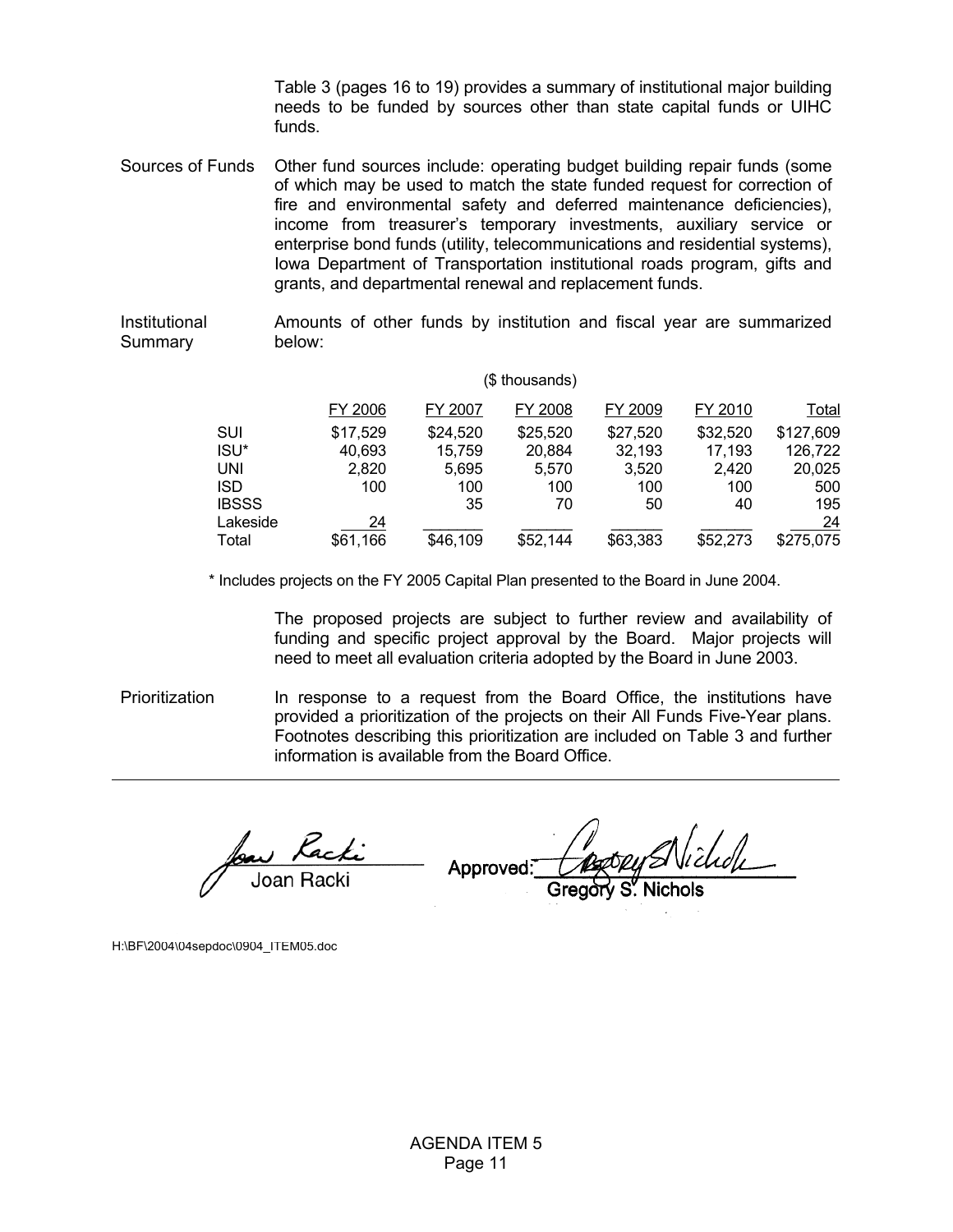### **BOARD OF REGENTS, STATE OF IOWA FIVE-YEAR CAPITAL STATE-FUNDED PRIORITY PLAN FISCAL YEARS 2006 THROUGH 2010** (\$ Thousands) **TABLE 1**

|            |                                                      |          |          |          |          |          |          |          |          |          |              | <b>TOTAL</b>   | PRIVATE/     |         |
|------------|------------------------------------------------------|----------|----------|----------|----------|----------|----------|----------|----------|----------|--------------|----------------|--------------|---------|
|            |                                                      |          |          |          |          |          |          |          |          |          |              | <b>STATE</b>   | <b>OTHER</b> |         |
|            |                                                      |          | FY 2006  |          | FY 2007  |          | FY 2008  |          | FY 2009  |          | FY 2010      | <b>REQUEST</b> | <b>FUNDS</b> | TOTAL   |
| Inst.      | Project                                              | Priority | Amount   | Priority | Amount   | Priority | Amount   | Priority | Amount   | Priority | Amount       |                |              |         |
|            |                                                      |          |          |          |          |          |          |          |          |          |              |                |              |         |
| All        | Fire and Environmental Safety, Deferred Maintenance* | (1)      | \$15,000 | (1)      | \$15,000 | (1)      | \$15,000 | (1)      | \$15,000 | (1)      | 15,000<br>\$ | 75,000         | 37,500       | 112,500 |
| SUI        | College of Public Health Academic Building**         |          |          |          |          | (2)      | 18,900   |          |          |          |              | 18,900         | 19,400       | 38,300  |
| <b>ISU</b> | Agricultural & Biosystems Engineering**              |          |          |          |          | (3)      | 11,600   |          |          |          |              | 11.600         | 11,600       | 23,200  |
| <b>UNI</b> | Sabin Hall Renovation                                |          |          |          |          | (4)      | 10,300   |          |          |          |              | 10,300         |              | 10,300  |
| <b>UNI</b> | <b>Commons Renovation</b>                            |          |          |          |          |          |          | (2)      | 3.600    |          |              | 3.600          |              | 3,600   |
| SUI        | Seashore Hall - Wing Replacement & Renovation***     |          |          |          |          |          |          | (3)      | 17.700   |          |              | 17.700         |              | 17,700  |
| <b>ISU</b> | Chemistry Facilities**                               |          |          |          |          | (5)      | 6,000    | (4)      | 18,300   | (2)      | 12,300       | 36,600         | 16.200       | 52,800  |
| <b>UNI</b> | <b>Baker Hall Renovation</b>                         |          |          |          |          |          |          | (5)      | 10,900   |          |              | 10.900         |              | 10.900  |
| SUI        | Pentacrest Renewal and HVAC Modernization            |          |          |          |          |          |          | (6)      | 1,400    | (3)      | 10,000       | 11.400         |              | 11,400  |
| <b>UNI</b> | Science Buildings Renovation, Phase II               |          |          |          |          |          |          |          |          | (4)      | 12,000       | 12,000         |              | 12,000  |
| SUI        | Library System Renovations / Expansion***            |          |          |          |          |          |          |          |          | (5)      | 10,000       | 10,000         |              | 10,000  |
|            |                                                      |          |          |          |          |          |          |          |          |          |              |                |              |         |
|            | <b>TOTAL</b>                                         |          | 15,000   |          | 15,000   |          | 61,800   |          | 66,900   |          | 59,300       | 218,000        | 84,700       | 302,700 |
|            |                                                      |          |          |          |          |          |          |          |          |          |              |                |              |         |

\* UNI Electrical Distribution Loop System / Load Break project to be financed from these funds over a period of years

\*\* new facility

\*\*\* combination of new construction and renovation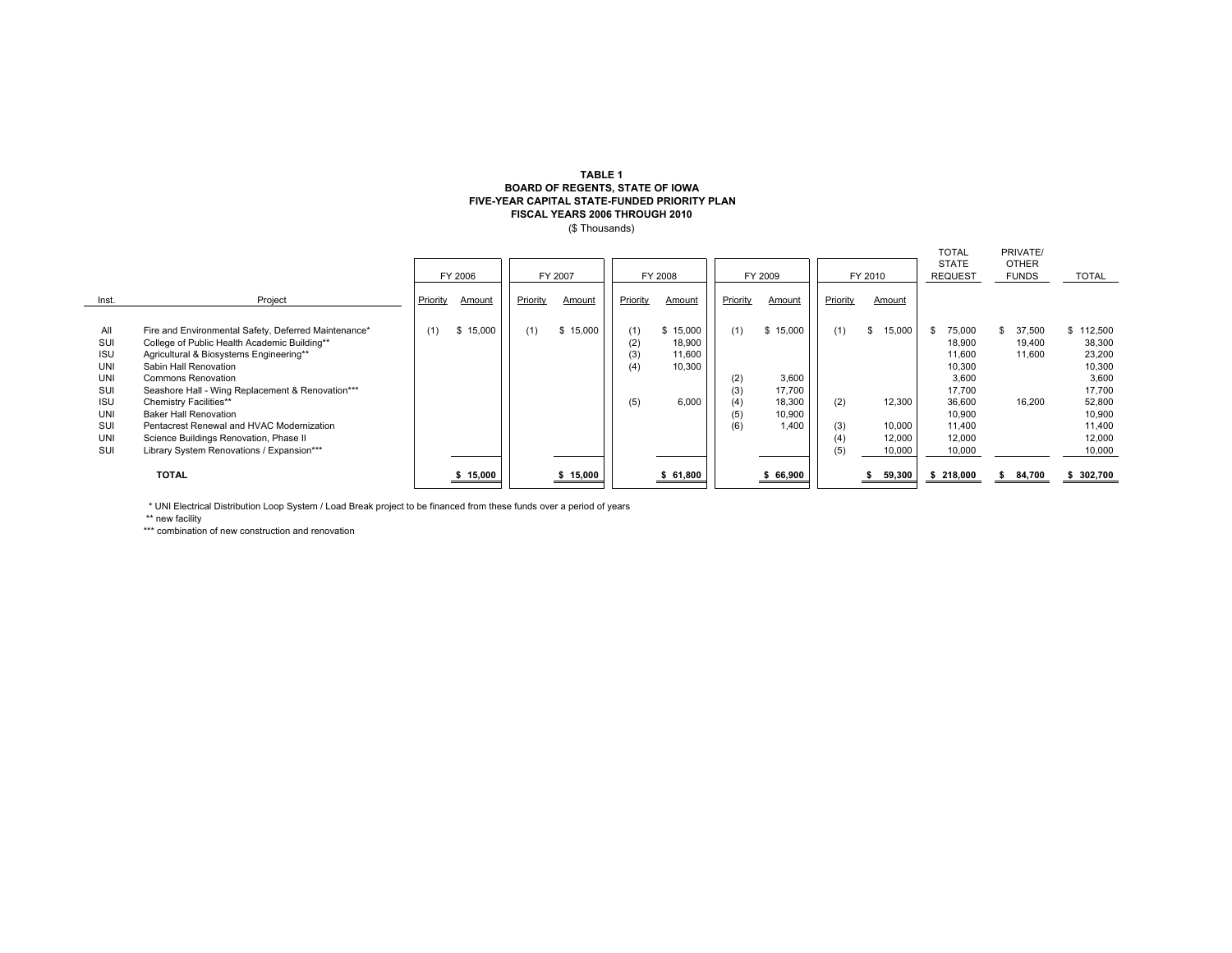### **TABLE 2 UNIVERSITY OF IOWA HOSPITALS AND CLINICS FY 2006 - FY 2010\* FIVE-YEAR CAPITAL PROGRAM SUMMARY (All Projects Contingent Upon Availability of Self-Generated UIHC Funding and Approval through UIHC's Annual Capital Budget Process)**

**(\$ Thousands)**

| Project                                                                       | FY 2006 |       | FY 2007 |        | FY 2008      | FY 2009     |    | FY 2010 | Five-Year<br><b>Total</b> |        | Source<br>of Funds |  |
|-------------------------------------------------------------------------------|---------|-------|---------|--------|--------------|-------------|----|---------|---------------------------|--------|--------------------|--|
| <b>Fire and Environmental Safety Resolution</b>                               |         |       |         |        |              |             |    |         |                           |        |                    |  |
| JCAHO Plan for Improvements (Multiple Projects)                               | \$      | 400   | \$      | 400    | \$<br>400    | \$<br>400   | \$ | 400     | \$                        | 2,000  | 9                  |  |
| Installation of Addressable Fire Alarm System - Phase C (Support Areas)       |         | 270   |         | 270    | 270          | 150         |    | 150     |                           | 1,110  | 9, 11              |  |
| General Hospital Sprinkler Systems Improvements                               |         |       |         | 100    | 500          | 150         |    |         |                           | 750    | 9                  |  |
| Subtotal - Fire and Environmental Safety Resolution                           | \$      | 670   | \$      | 770    | \$<br>1,170  | \$<br>700   | \$ | 550     | \$                        | 3,860  |                    |  |
| <b>New Construction</b>                                                       |         |       |         |        |              |             |    |         |                           |        |                    |  |
| Clinical Cancer Center Clinic and Infusion Therapy Suite                      | \$      | 1,000 | \$      | 6,000  | \$<br>8,000  | \$<br>688   |    |         | \$                        | 15,688 | 9, 11              |  |
| Sports Medicine Center and UI/UI Health Care Computer Facility**              |         | 700   |         | 9,000  | 5,219        |             |    |         |                           | 14,919 | 9,12               |  |
| Off-Site Storage Facility**                                                   |         | 600   |         | 1,300  |              |             |    |         |                           | 1,900  | 9                  |  |
| <b>Subtotal - New Construction</b>                                            | \$      | 2,300 | \$      | 16,300 | \$<br>13,219 | \$<br>688   | \$ |         | \$                        | 32,507 |                    |  |
| Remodeling/Renovation/Rehabilitation                                          |         |       |         |        |              |             |    |         |                           |        |                    |  |
| Phased Floor Covering Replacement and Wall Refurbishment - UIHC Wide          | \$      | 1,500 | \$      | 1,500  | \$<br>1,500  | \$<br>1,500 | \$ | 1,500   | \$                        | 7,500  | 9                  |  |
| Roof Replacements and Recovers - UIHC Wide                                    |         | 1,000 |         | 950    | 950          | 950         |    | 1,250   |                           | 5,100  | 9                  |  |
| Air Handling Unit Replacements - Hospital Wide                                |         | 1,513 |         | 4,135  | 4,135        | 4,805       |    | 3,593   |                           | 18,181 | 9                  |  |
| General Hospital Utility Infrastructure Replacement and Equipment Upgrading   |         | 1,283 |         | 1,784  |              |             |    |         |                           | 3,067  | 9                  |  |
| Energy Conservation and HVAC Upgrades                                         |         | 750   |         | 500    | 250          | 250         |    |         |                           | 1,750  | 9, 11              |  |
| Phased Ceiling Refurbishment - UIHC Wide                                      |         | 500   |         | 450    | 450          | 450         |    |         |                           | 1,850  | 9                  |  |
| Pediatric Specialty Clinic Expansion and CHI Entrance Lobby Development       |         | 500   |         | 5,000  | 3,636        |             |    |         |                           | 9,136  | 9                  |  |
| Center for Disabilities and Development - Energy Conservation & HVAC Upgrades |         |       |         | 500    | 500          | 500         |    | 500     |                           | 2,000  | 10                 |  |
| Pediatric Cardiac Catheterization Laboratory Development                      |         | 100   |         | 650    |              |             |    |         |                           | 750    | 4, 9               |  |
| Biplane Angiographic Procedure Room                                           |         |       |         | 100    | 500          |             |    |         |                           | 600    | 9                  |  |
| Window Refurbishment and Replacement - Hospital Wide                          |         | 898   |         | 2,394  | 1,895        | 646         |    |         |                           | 5,833  | 9                  |  |
| Pediatric Faculty and Staff Office Development**                              |         | 500   |         | 1,250  | 770          |             |    |         |                           | 2,520  | 9                  |  |
| Autopsy Suite Relocation**                                                    |         | 200   |         | 1,500  | 300          |             |    |         |                           | 2,000  | 9                  |  |
| Medical Air and Vacuum System Enhancements**                                  |         | 375   |         |        |              |             |    |         |                           | 375    | 9                  |  |
| Carver Pavilion Inpatient Unit Renovation - Level 7                           |         |       |         | 200    | 4,095        | 2,860       |    |         |                           | 7,155  | 9                  |  |
| Development of a Patient Discharge Service Center                             |         |       |         | 338    | 2,500        | 300         |    |         |                           | 3,138  | 9                  |  |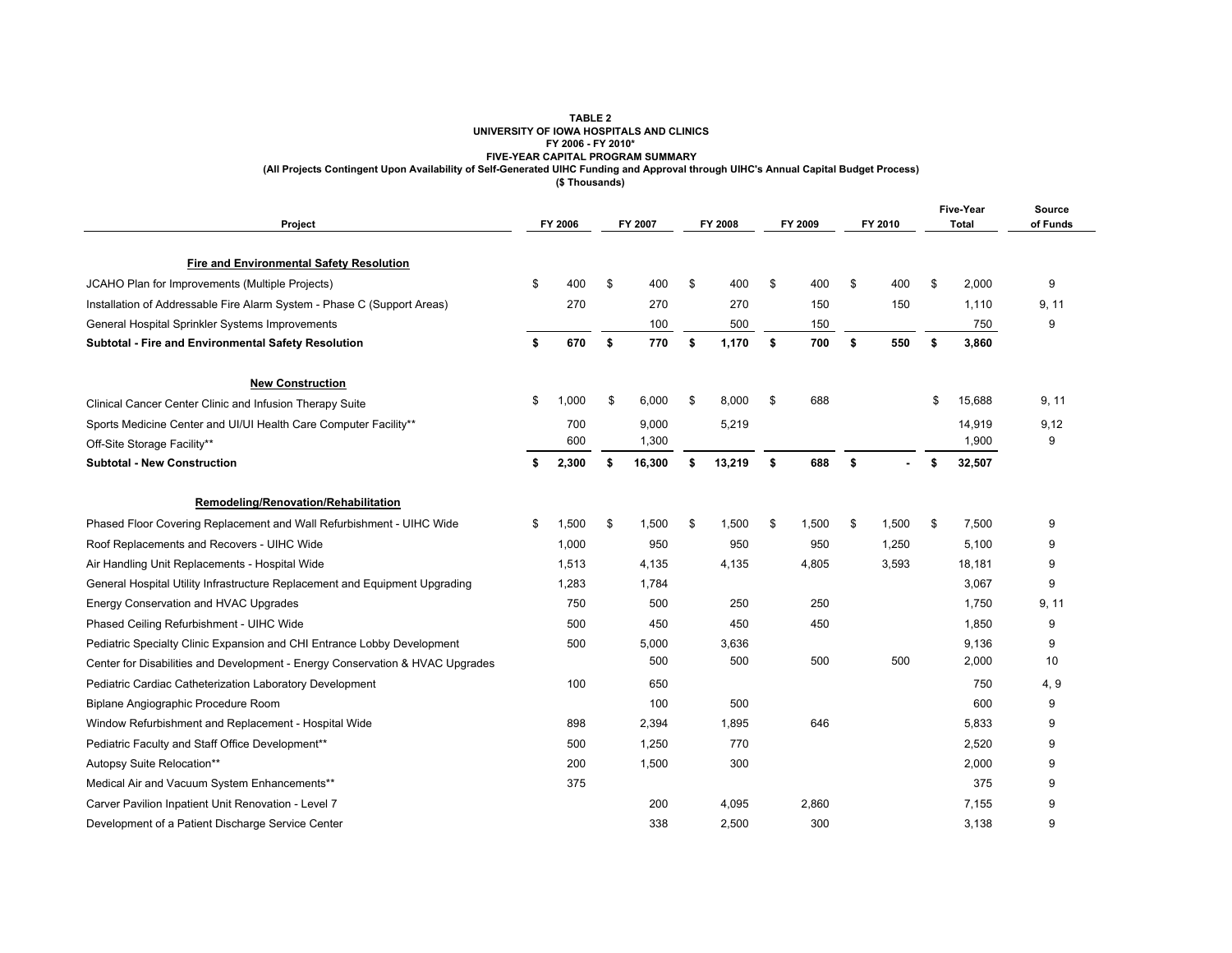| Colloton Pavilion Chilled Water System Enhancements**                        | 390       |              |    |        |              |    |        | 390           | 9  |
|------------------------------------------------------------------------------|-----------|--------------|----|--------|--------------|----|--------|---------------|----|
| South Wing Energy Conservation and HVAC Upgrades                             | 550       | 500          |    | 500    | 500          |    |        | 2,050         | 9  |
| Neurosurgery Clinic Expansion and Renovation**                               | 400       | 1,400        |    |        |              |    |        | 1,800         | 9  |
| <b>Patient Financial Services Office Renovation</b>                          |           | 1,033        |    | 443    |              |    |        | 1,476         | 9  |
| General Hospital Elevator Replacement - Phase III                            |           | 178          |    | 584    | 415          |    |        | 1,177         | 9  |
| Upgrade and Expand Internal Wayfinding - Hospital-Wide                       |           | 400          |    | 590    |              |    |        | 990           | 9  |
| Facilities Safety & Security Control Room & Operations Center - Phase 2      |           | 100          |    | 350    |              |    |        | 450           | 9  |
| Computer Room Chiller Installation**                                         | 375       |              |    |        |              |    |        | 375           | 9  |
| H. P. Smith Conference Room Refurbishment                                    |           | 200          |    | 140    |              |    |        | 340           | 9  |
| JCP Water Pressure Regulator Replacement**                                   | 338       |              |    |        |              |    |        | 338           | 9  |
| Phased Carver Pavilion Inpatient Unit Renovations                            |           |              |    | 500    | 5,000        |    | 4,126  | 9,626         | 9  |
| Holden Comprehensive Cancer Center Administrative Offices**                  |           | 50           |    | 600    | 750          |    |        | 1,400         | 9  |
| Development of an Expanded Ambulatory Renal Dialysis Suite                   |           | 992          |    | 1,983  | 330          |    |        | 3,305         | 9  |
| South Wing Elevator Replacement                                              | 210       | 1,215        |    | 370    |              |    |        | 1,795         | 9  |
| Center for Disabilities and Development - Inpatient Unit Renovation          |           | 350          |    | 500    | 310          |    |        | 1,160         | 10 |
| UI Heart Care Clinic and Diagnostic Laboratories Expansion**                 |           |              |    | 500    | 4,500        |    | 3,500  | 8,500         | 9  |
| Former Microbiology Laboratory Redevelopment                                 |           | 300          |    | 390    |              |    |        | 690           | 9  |
| <b>Pneumatic Tube System Capacity Enhancements</b>                           |           |              |    | 1,975  | 1,975        |    | 1,975  | 5,925         | 9  |
| Main Kitchen Renovation**                                                    |           |              |    | 200    | 1,800        |    | 3,000  | 5,000         | 9  |
| C-44 Renovation                                                              |           |              |    |        | 443          |    | 1,033  | 1,476         | 9  |
| UIHC Exterior Building Wall Restoration and Upgrades                         |           |              |    | 1,131  | 599          |    |        | 1,730         | 9  |
| Digestive Disease Center Clinic and Procedure Suite Expansion**              |           |              |    |        | 2,000        |    | 5,279  | 7,279         | 9  |
| <b>Staff Dining Room Renovation</b>                                          |           |              |    |        | 500          |    | 475    | 975           | 9  |
| General Hospital First Level East Utilities and HVAC Upgrades                |           |              |    |        | 69           |    | 391    | 460           | 9  |
| Colloton Pavilion Utility Infrastructure Replacement and Equipment Upgrading |           |              |    |        |              |    | 1,180  | 1,180         | 9  |
| Installation of Revolving Doors at Main Entry Points                         |           |              |    |        |              |    | 612    | 612           | 9  |
| Subtotal Remodeling/Renovation/Rehabilitation                                | \$ 11,382 | \$<br>27,969 | \$ | 32,237 | \$<br>31,452 | \$ | 28,414 | \$<br>131,454 |    |
| <b>Grand Total - UIHC</b>                                                    | 14,352    | \$<br>45,039 | s  | 46,626 | \$<br>32,840 | S  | 28,964 | \$<br>167,821 |    |

\* Includes only those projects anticipated to be initiated during FY 2006 - FY 2010; does not include projects with previously approved budgets for which expenditures will be made during this five year period.

\*\* Not included in previous Five Year Plans

Source of Funds Table: 1 State Appropriation or Bonding Authorization 6 Auxiliary Service or Enterprise Revenue Bonds 2 General Fund Building Renewal 7 Iowa DOT (Road Use Tax Funds) 3 Income from Treasurer's Temporary Investments 8 Student Health Fee

4 Gifts and Grants 9 University Hospital Building Usage Fund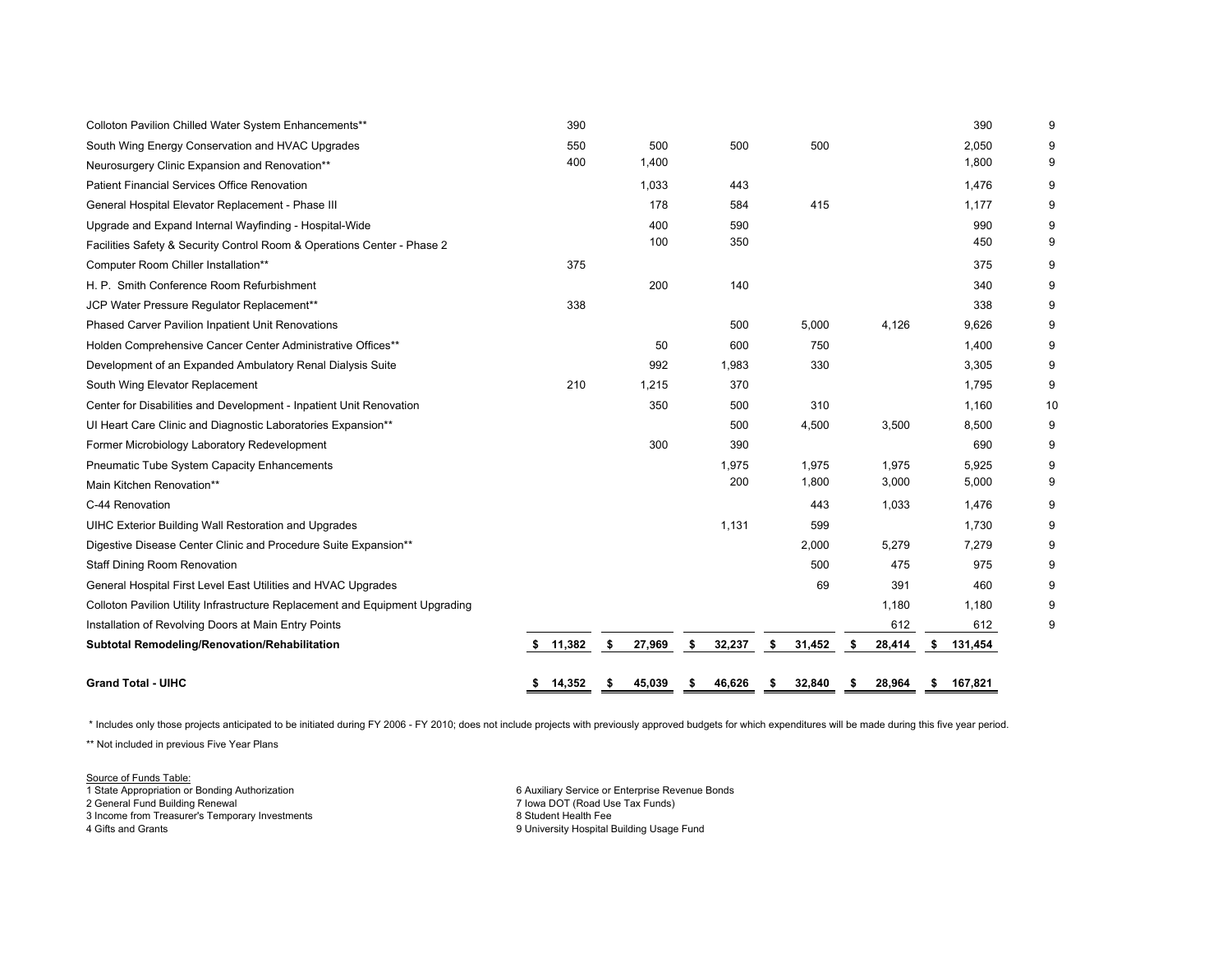5 Departmental Renewal and Replacement Funds 10 Center for Disabilities and Development Building Usage Fund 11 UIHC Bonds

**The "cutting edge" responsibility of the UIHC constantly brings about some revision in planning. While the foregoing enumeration includes all projects now envisioned for the FY 2006-** 2010 period, it is likely that the dynamics of clinical service-educational demands and corollary societal forces and accreditation regulatory requirements will mandate other projects as time **moves on. Furthermore, results of the master planning efforts that are now being implemented by the General University in support of the College of Medicine's initiative in the biosciences may continue to cause the need for some revisions to this program. In accord with long-standing practice, any such changes which arise will be fully documented for consideration and approval by the Board of Regents, State of Iowa.**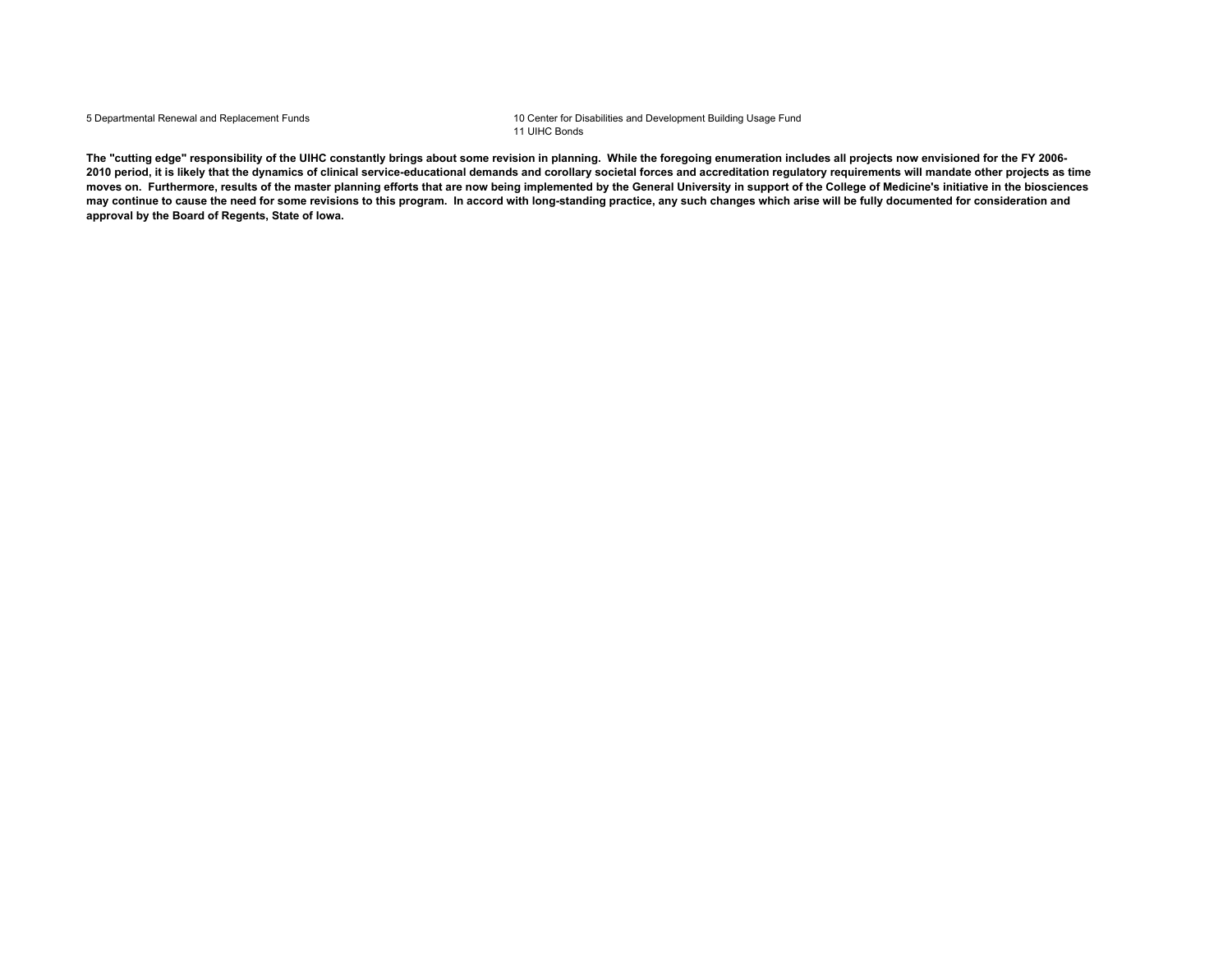|                                                                                                                                                                                      | FY 2006<br>FY 2007 |        | FY 2008<br>FY 2009   |    | FY 2010                                                                                                                         |    | <b>Five Year</b><br><b>Total</b> | Source<br>of Funds |          |             |         |
|--------------------------------------------------------------------------------------------------------------------------------------------------------------------------------------|--------------------|--------|----------------------|----|---------------------------------------------------------------------------------------------------------------------------------|----|----------------------------------|--------------------|----------|-------------|---------|
| University of Iowa                                                                                                                                                                   |                    |        |                      |    |                                                                                                                                 |    |                                  |                    |          |             |         |
| Projects To Be Funded By Sources Other than<br><b>Capital Appropriations, Academic Building Revenue Bonds,</b><br>or UIHC Revenue or Bonds                                           |                    |        |                      |    |                                                                                                                                 |    |                                  |                    |          |             |         |
| Campus Repairs and Improvements                                                                                                                                                      | \$                 | 400    | \$<br>400            | \$ | 400                                                                                                                             | \$ | 400                              | \$                 | 400      | 2,000<br>\$ | 2,3     |
| Deferred Maintenance                                                                                                                                                                 |                    | 2,600  | 2,600                |    | 2,600                                                                                                                           |    | 2,600                            |                    | 2,600    | 13,000      | 2,3     |
| <b>Fire Safety Projects</b>                                                                                                                                                          |                    | 1,000  | 1,000                |    | 1,000                                                                                                                           |    | 1,000                            |                    | 1,000    | 5,000       | 1, 2, 3 |
| General Classroom / Laboratory Improvements                                                                                                                                          |                    | 400    | 400                  |    | 400                                                                                                                             |    | 400                              |                    | 400      | 2,000       | 2,3     |
| Institutional Roads Program                                                                                                                                                          |                    | 629    | 620                  |    | 620                                                                                                                             |    | 620                              |                    | 620      | 3.109       |         |
| Parking System - Special Maintenance                                                                                                                                                 |                    | 2,000  | 2,000                |    | 2,000                                                                                                                           |    | 2,000                            |                    | 2,000    | 10,000      | 5       |
| Parking System - East Campus Facility                                                                                                                                                |                    |        | 7,000                |    | 8,000                                                                                                                           |    |                                  |                    |          | 15,000      | 6       |
| <b>Residence System</b>                                                                                                                                                              |                    |        |                      |    |                                                                                                                                 |    |                                  |                    |          |             |         |
| Improvements & Replacements                                                                                                                                                          |                    | 5,000  | 5,000                |    | 5,000                                                                                                                           |    | 5,000                            |                    | 5,000    | 25,000      | 5,6     |
| Renovate Slater Hall                                                                                                                                                                 |                    |        |                      |    |                                                                                                                                 |    | 10,000                           |                    | 15,000   | 25,000      | 6       |
| Telecommunications                                                                                                                                                                   |                    |        |                      |    |                                                                                                                                 |    |                                  |                    |          |             |         |
| Improvements                                                                                                                                                                         |                    | 2,000  | 2,000                |    | 2.000                                                                                                                           |    | 2,000                            |                    | 2,000    | 10.000      | 5       |
| <b>Utilities</b>                                                                                                                                                                     |                    |        |                      |    |                                                                                                                                 |    |                                  |                    |          |             |         |
| Infrastructure Improvements                                                                                                                                                          |                    | 3,500  | 3,500                |    | 3,500                                                                                                                           |    | 3,500                            |                    | 3,500    | 17,500      | 5       |
| <b>Total - SUI</b>                                                                                                                                                                   | \$                 | 17,529 | \$<br>24,520         | \$ | 25,520                                                                                                                          |    | \$27,520                         |                    | \$32,520 | \$127,609   |         |
| Source of Funds Table:<br>1 State Appropriation or Bonding Authorization<br>2 General Fund Building Renewal<br>3 Income from Treasurer's Temporary Investments<br>4 Gifts and Grants |                    |        | 8 Student Health Fee |    | 6 Auxiliary Service or Enterprise Revenue Bonds<br>7 Iowa DOT (Road Use Tax Funds)<br>9 University Hospital Building Usage Fund |    |                                  |                    |          |             |         |
| 5 Departmental Renewal and Replacement Funds                                                                                                                                         |                    |        |                      |    | 10 Center for Disabilities and Development Building Usage Fund<br>11 University Hospital Revenue Bonds                          |    |                                  |                    |          |             |         |

### **NOTES:**

Excludes projects listed in the FY 2005 Capital Plan Iowa Memorial Union Renovation, Phases 2 and 3 under review

The University reports that the All Funds capital list consists of categories of projects that are anticipated to be undertaken over the next five years and that the relative priority, funding and timing factors are used to determine the list.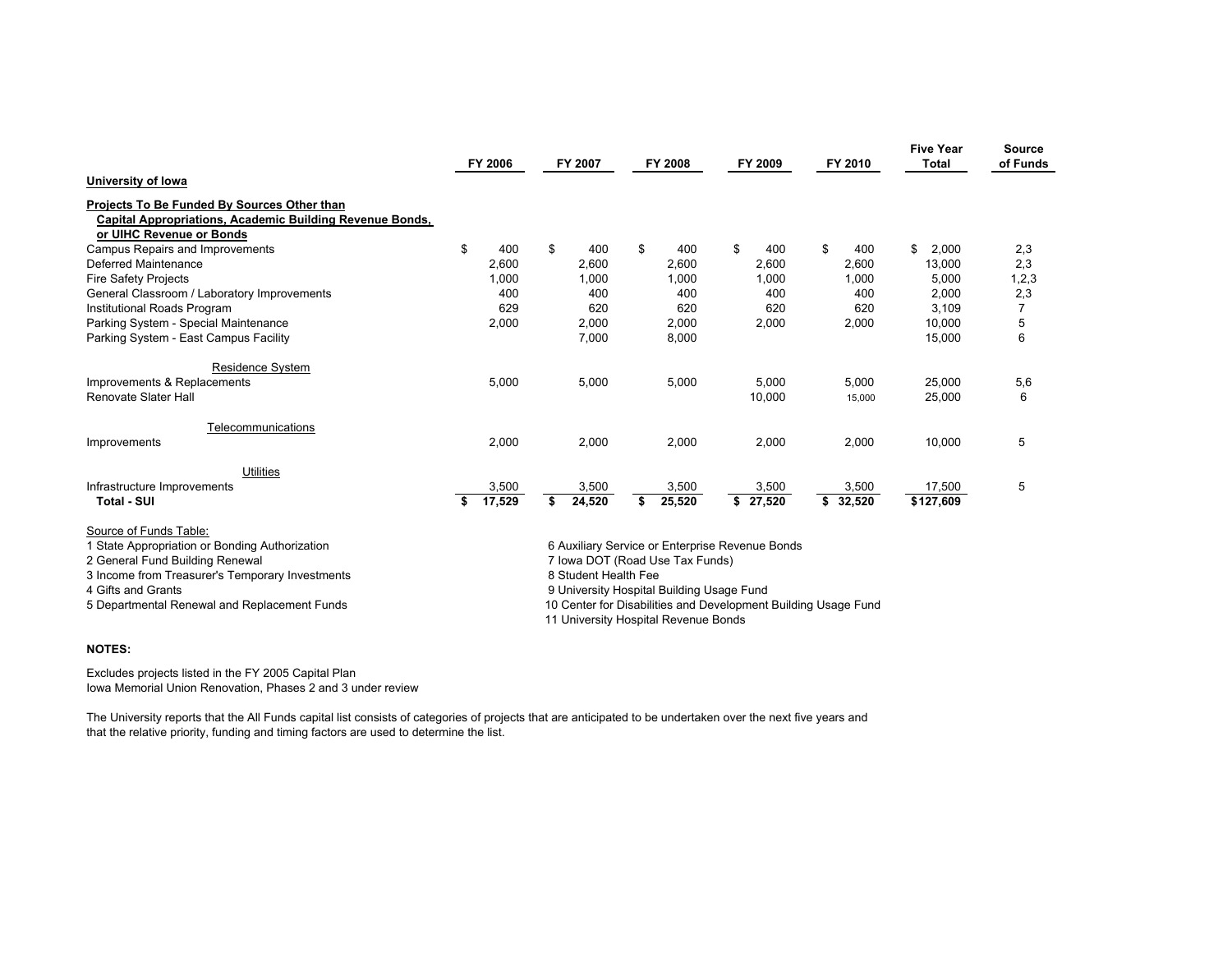### **Iowa State University**

### **Projects To Be Funded By Sources Other than**

## **Capital Appropriations or Academic Building Revenue Bonds**

| <b>New Construction</b>                             |               |              |              |              |          |           |   |
|-----------------------------------------------------|---------------|--------------|--------------|--------------|----------|-----------|---|
| Dairy/Animal Science Facilities-Phase 1*            | 16,600<br>\$. |              |              |              |          | \$16,600  |   |
| Alumni Center*,**                                   | 9,000         |              |              |              |          | 9,000     |   |
| Student Success Center*.**                          | 10,000        |              |              |              |          | 10,000    |   |
| Research Animal Holding Facility (VMRI #29 replace) |               |              | 6,600        |              |          | 6,600     | 3 |
| Basketball/Volleyball Practice Facility             |               |              |              | 15,500       |          | 15,500    |   |
| <b>Parking Structure</b>                            |               |              |              |              | 7,700    | 7,700     | 6 |
| Remodeling/Renovation                               |               |              |              |              |          |           |   |
| Hilton Coliseum Improvements**                      |               | 7,900        |              |              |          | 7,900     | 6 |
|                                                     |               |              |              |              |          |           |   |
| Residence System<br><b>Helser Hall Demolition</b>   |               | 1,100        |              |              |          | 1,100     | 6 |
| Friley Hall Remodeling Phase I                      |               |              | 7,000        |              |          | 7,000     | 6 |
| Maple-Willow-Larch Commons Remodeling               |               |              |              | 5,000        |          | 5,000     | 6 |
| <b>Institutional Roads</b>                          |               |              |              |              |          |           |   |
| Improvements                                        | 593           | 584          | 584          | 593          | 593      | 2,947     | 7 |
| Telecommunications                                  |               |              |              |              |          |           |   |
| Improvements                                        | 4,500         | 4,500        | 3,400        | 3,400        | 2,300    | 18,100    | 6 |
| Utility Expansion                                   |               |              |              |              |          |           |   |
| <b>Haber Road Substation Transformer</b>            |               | 1,675        |              |              |          | 1,675     | 6 |
| <b>Material Handling Conveyors</b>                  |               |              | 3,300        |              |          | 3,300     | 6 |
| Material Handling Improvements - Storage Building   |               |              |              | 7,700        |          | 7,700     | 6 |
| Infrastructure - Life Sciences Expansion            |               |              |              |              | 6,600    | 6,600     | 6 |
| Total - ISU                                         | 40,693<br>\$. | 15,759<br>\$ | 20,884<br>\$ | 32,193<br>s. | \$17,193 | \$126,722 |   |
| <b>NOTES:</b>                                       |               |              |              |              |          |           |   |

\* Included in FY 2005 plan.

\*\* Permission to proceed granted by Board in August 2004.

#### Source of Funds Table:

3 Income from Treasurer's Temporary Investments<br>4 Gifts and Grants

5 Departmental Renewal and Replacement Funds

1 State Appropriation or Bonding Authorization 6 Auxiliary Service or Enterprise Revenue Funds<br>2 Building Renewal Funds<br>2 Building Renewal Funds 7 Iowa DOT (Road Use Tax Funds)<br>8 Student Health Fee 4 Gifts and Grants 9 Overhead Use Allowance

The University has provided a relative priority ranking of all projects on its five-year plan (state requested and other) based on the following criteria: safety, deferred maintenance, academic program needs, and self-supporting and private gift projects.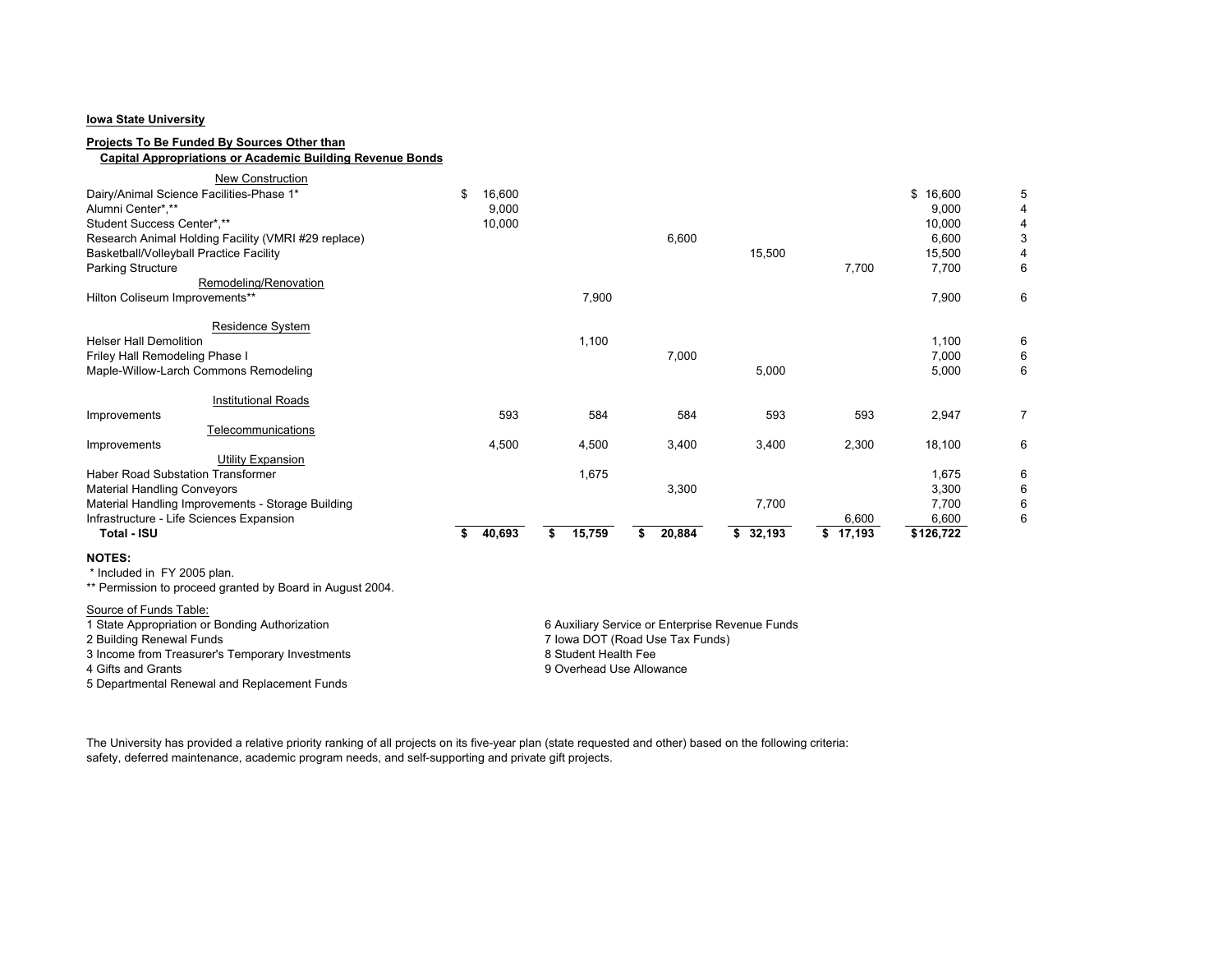### **University of Northern Iowa**

#### **Projects To Be Funded By Sources Other than**

 **Capital Appropriations or Academic Building Revenue Bonds**

| <b>Institutional Roads</b>                   | \$ | 320   | \$<br>320 | \$<br>320 | \$<br>320 | \$<br>320 | \$<br>1,600  |                |
|----------------------------------------------|----|-------|-----------|-----------|-----------|-----------|--------------|----------------|
| <b>Building Repair</b>                       |    | 1,000 | 1,100     | 1,200     | 1,300     | 1,400     | 6,000        | $\overline{2}$ |
| Residence System                             |    |       |           |           |           |           |              |                |
| <b>College Courts Apartments Exterior</b>    |    | 200   | 100       |           |           |           | 300          | 6              |
| <b>Regents Complex Tuckpointing</b>          |    | 300   | 725       | 400       | 300       |           | 1,725        | 6              |
| Deferred Maintenance/Fire Safety             |    | 100   | 100       |           |           |           | 200          | 6              |
| Hillside Courts Apartments Foundations       |    | 100   | 100       | 100       | 100       |           | 400          | 6              |
| Campbell Hall Window Replacement             |    |       |           |           | 250       | 250       | 500          | 6              |
| <b>Bartlett Hall Electrical Improvements</b> |    |       | 300       | 400       |           |           | 700          | 6              |
| <b>Commons Dining Renovation</b>             |    |       |           | 100       |           |           | 100          | 6              |
| Noehren Hall Window Replacement              |    |       | 300       | 400       |           |           | 700          | 6              |
| Shull Hall Window Replacement                |    |       |           | 400       |           |           | 400          | 6              |
| Student Housing Renovation*                  |    | 500   | 1,500     | 1,500     | 500       |           | 4,000        | 6              |
| Other                                        |    |       | 300       | 300       | 300       |           | 900          | 6              |
| Maucker Union                                |    |       |           |           |           |           |              |                |
| Miscellaneous                                |    | 50    | 50        | 50        | 50        | 50        | 250          | 9              |
| Parking System                               |    |       |           |           |           |           |              |                |
| Human Performance Center                     |    | 250   |           |           |           |           | 250          | 10             |
| South Art                                    |    |       | 800       |           |           |           | 800          | 10             |
| Other                                        |    |       |           | 400       | 400       | 400       | 1,200        | 10             |
| <b>Total - UNI</b>                           | Ъ  | 2,820 | 5,695     | 5,570     | 3,520     | 2,420     | \$<br>20,025 |                |

Source of Funds Table:

3 Income from Treasurer's Temporary Investments 8 Student Health Fee

5 Departmental Renewal and Replacement Funds 10 Parking Fees and Fines

1 Capital Appropriation or Bonding Authorization 6 Auxiliary Service or Enterprise Revenue Bonds 2 Building Renewal Funds 7 Institutional Roads Funds (Iowa DOT) 4 Gifts and Grants 9 Maucker Union Funds

\* Resident Facilities Assessment study to be completed in FY 2005.

Rationale for prioritization has been made for each major fund group.